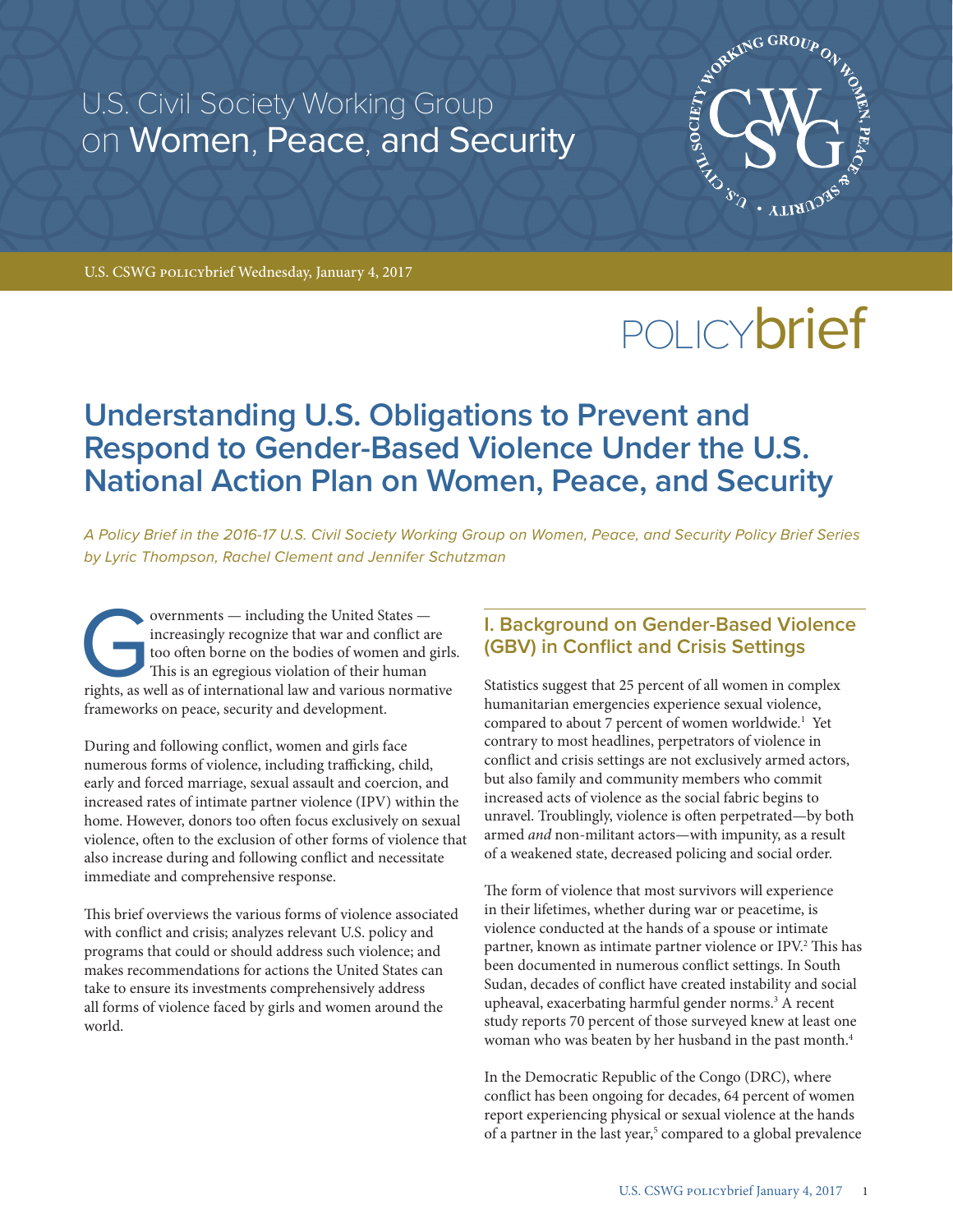of 30 percent.<sup>6</sup> In Colombia's conflict, the incidence of IPV was 12 percent higher in areas that had experienced intense conflict than in areas that had not. LGBTI individuals may also be at an increased risk of violence in times of instability, and although data is scarce there are documented cases of "social cleansing" of LGBTI persons in Colombia by paramilitary groups, including threats and acts of violence and rape.7

In conflict and crisis settings, intersecting forms of violence are also of concern. Child marriage, another form of violence, increases the likelihood of experiencing other forms of violence by 22 percent.<sup>8</sup> This means that as one form of violence increases, women and girls become more susceptible to other forms as well, and the cycle perpetuates. The conflict in Syria has resulted in skyrocketing rates of child, early and forced marriage: rates were shown to nearly triple among Syrian refugee communities in neighboring Jordan. Child marriage rates similarly spiked in the Sahel during the drought crisis of 2012, underscoring the importance of applying protection efforts in contexts of natural disaster as well as during and after conflict, as the updated NAP now acknowledges. Women and girls also face increased vulnerability to trafficking for labor and sex, as evinced by the recent abduction and sale of Yazidi girls and young women in Iraq.

Years of GBV programming and rigorous evaluations have established a growing evidence base as to what works and what does not—in preventing and responding to these various forms of violence. We also know that there are staggering social and economic costs when the GBV is not sufficiently prevented and addressed.<sup>9,10</sup> As such, it is both in the interest of and incumbent upon the United States to draw upon this literature in an evidence-based approach to its various policy commitments, most notably under the recently-updated U.S. National Action Plan on Women, Peace and Security.

#### **II. Understanding U.S. Protection Obligations under the National Action Plan (NAP)**

The NAP finds its roots in UN Security Council Resolution 1325 (2000), the first binding resolution recognizing women's vulnerability to the violence of war and centrality to efforts to secure lasting peace. The U.S. NAP was promulgated under the Obama Administration (2011) and was updated in 2016. The NAP builds on several goals articulated in the US National Security Strategy (2010, 2015), the Quadrennial Diplomacy and Development Review (2010, 2015), and several specific agency-level gender strategies.

Under its protection pillar, the NAP requires the United States to go beyond the headline-grabbing 'rape as a weapon of war' and take various steps to prevent and respond to various forms of violence in its foreign assistance efforts, including protecting women and children from harm, exploitation, abuse and trafficking; holding perpetrators accountable for crimes; and working with communities to prevent violence in the first place. This requires coordination across myriad agencies, bureaus, and offices, starting from the very onset of a conflict and consistently applied through the continuum of recovery to development. Perhaps most critically, it requires adequate funding—something that continues to be an issue, as we will explore.

The U.S. is obligated to "integrate GBV prevention efforts into areas such as education, economic growth and health, including through local partnerships, stronger service provision and improved accountability to ensure that judicial systems appropriately address perpetrators." 11 As of the 2016 NAP update, these actions are not just required in conflict settings, but also in the wake of natural disasters and climaterelated crises. This means that the U.S. is equally obligated to provide support to survivors of Boko Haram's abductions of schoolgirls in West Africa, as it is to child brides affected by drought in the Sahel. Additionally, the 2016 updated version of the NAP includes language inclusive of lesbian, gay, bisexual, transgender and intersex (LGBTI) persons, meaning the U.S. must provide a comprehensive approach to ending not only violence against girls and women, but against persons of all genders. New training modules on the WPS agenda for State, USAID, Department of Defense (DoD) and Centers for Disease Control and Prevention (CDC) staff and contractors will include information on gender and specific to LGBTI populations.

#### **III. U.S. Investment to Date**

Of all the National Action Plan pillars, there has arguably been the most direct U.S. investment in the protection pillar, although even this remains too small to adequately address the scope of the challenge, as the above-cited rates of violence attest. Congress has appropriated \$150 million dollars annually since 2014 (fiscal years 2013- 2016) to prevent and respond to gender-based violence,<sup>12</sup> and has stated that appropriated funds under Development Assistance, the Economic Support Fund, and International Narcotics Control and Law Enforcement be made available to support women,

a GBV is an umbrella term for any harmful threat or act directed at an individual or group based on actual or perceived biological sex, gender identity and/or expression, sexual orientation, and/or lack of adherence to varying socially constructed norms around masculinity and femininity. It is rooted in structural gender inequalities, patriarchy, and power imbalances. GBV is typically characterized by the use or threat of physical, psychological, sexual, economic, legal, political, social and other forms of control and/or abuse. GBV impacts individuals across the life course and has direct and indirect costs to families, communities, economies, global public health, and development.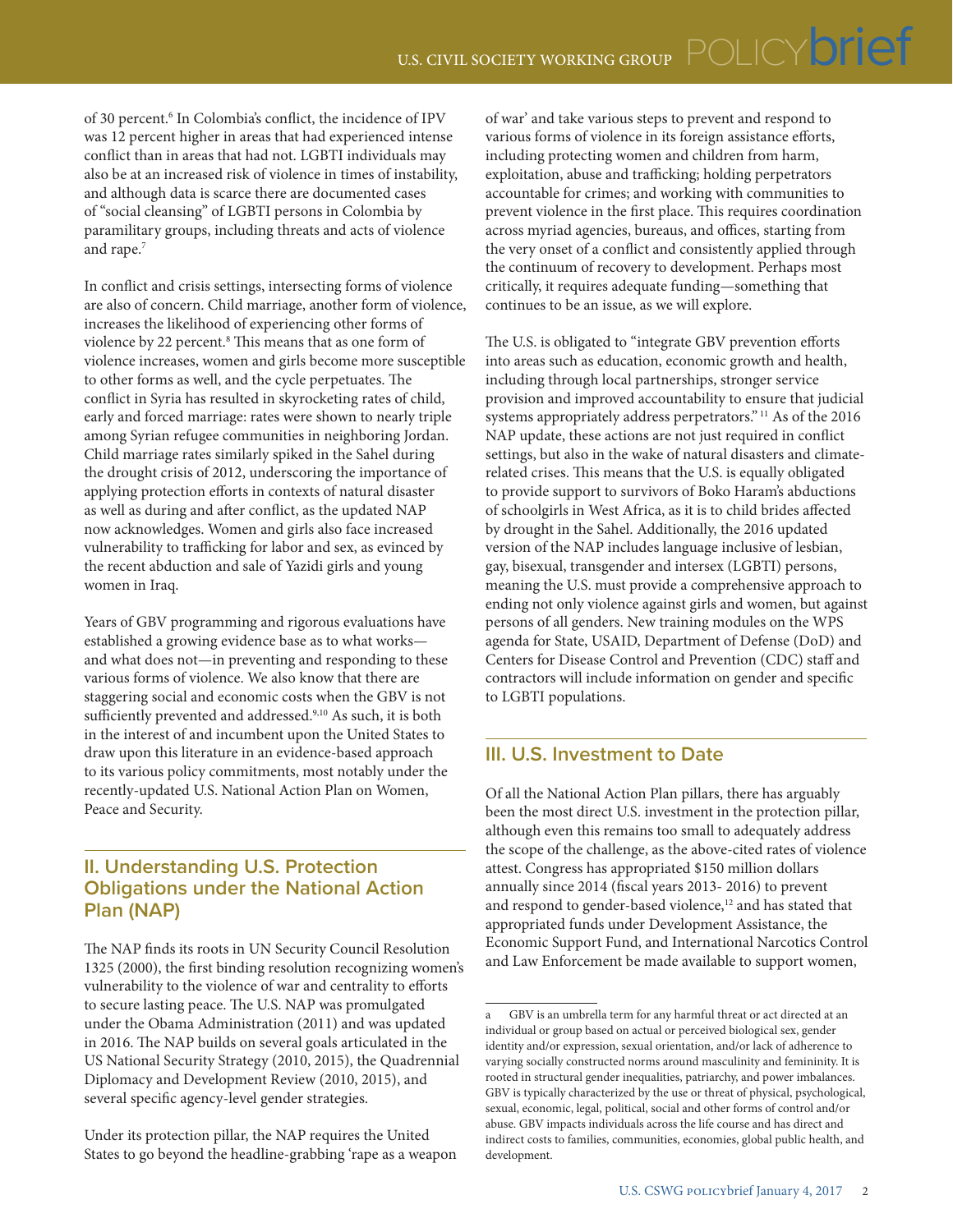peace and security goals. A suite of GBV indicators by which progress in these efforts can be measured was included in recent revisions to USAID's evaluation policy. Yet there are no such indicators for peacebuilding or conflict prevention, and investments in those areas have consistently been lower than the growing, but still modest, investments in violence prevention and response.

Various humanitarian programs have also been geared toward protection efforts. The United States held the presidency of the Call to Action to End Gender-Based Violence in Emergencies from 2014-2016, under which it created the Safe from the Start initiative. Launched in September of 2013, Safe from the Start was designed to mobilize funds to immediately prevent and respond to multiple forms of violence at the onset of an emergency. From 2013-2015 the United States committed nearly \$50 million to projects and activities in support of Safe from the Start. This joint effort between USAID and the State Department is led by the State Department's Population, Refugees and Migration Bureau, one of the largest funders of humanitarian response. The USAID effort responds to internally-displaced persons and crisis-affected persons, including within Syria, while State efforts focus on the refugees outside of the country. While public information on programming is limited, there has been public record of investment in countering forms of violence such as forced marriage and trafficking of Yazidi women by ISIS.

Happily, there is growing evidence that the existence of gendered foreign policy frameworks—including but not limited to the NAP—are effective in increasing U.S. efforts on these issues. As a part of its commitments under the U.S. Strategy to Prevent and Respond to Gender-Based Violence Globally, for instance, USAID reports that it was able to increase programming on gender-based violence to 40 countries, including increased investment in addressing multiple forms of violence. This is essential if the U.S. is to take a comprehensive—and effective—approach to violence prevention and response.<sup>13</sup>

#### **IV. Recommendations for Action**

As such, the following actions should be taken by the various agencies participating in the NAP, in order to improve the overall impact of U.S. efforts in this area:

Relevant agencies and offices (State Department (PRM), USAID (OFTA, DCHA) and DoD), and implementers must intensify efforts and planning to prevent and respond to all forms of GBV from the very beginning of every crisis, both through Safe from the Start and other mechanisms, and to serve as a global leader on the issue, including through efforts to eliminate all forms of violence within U.S. programs and personnel.

- This work is important and should be reflected in the President's budget request. The FY18 Budget will be presented by the new President and is an opportunity to signal intent to honor, if not increase, existing commitments. As part of the new President's policy budget, there should be a robust request for implementation of all pillars of the NAP; within the protection pillar, requests for GBV prevention and response should reflect the comprehensive spectrum of forms of violence we know are associated with conflict and crisis settings. State Department and USAID leadership should then socialize that request—and the rationale for it—to Congress, committing to report back on the nature and impact of those investments in a timely manner.
- Strengthen accountability in the international system by working with other governments, international organizations and NGOs to ensure that commitments made under the Call to Action and in other processes are implemented and evaluated, with successful efforts scaled according to identified need.
- Programs funded by the USG must meet agreed upon inter-agency standards for GBV prevention and response, including essential reproductive health care and psychosocial services for survivors.
- Collect age- and sex-disaggregated data, especially on needs of populations where it is currently lacking, e.g. adolescent girls (10-14 and 15-18) and older women (over 49), and create responses that address their unique needs.
- Nothing about us, without us. Women and girls, including lesbian, bisexual, disabled, and gender-non-conforming women and girls, must be consulted as a part of early warning, preparedness and response initiatives, and not as an afterthought.
- Strengthen partnerships with local civil society and women's groups to address GBV. Often those best positioned to deal with this culturally complex issue are those who already understand the local context and may already be working with communities and individuals affected by GBV.

#### **References**

1 Arango, Diana J.; Morton, Matthew; Gennari, Floriza; Kiplesund, Sveinung; Ellbsberg, Mary. 2014 Interventions to prevent or reduce violence against women and girls: a systematic review of reviews. Women's voice, agency, and participation research series; no. 10. Washington, DC: World Bank Group.

2 WHO. Global and regional estimates of violence against women: prevalence and health effects of intimate partner violence and non-partner sexual violence. World Health Organization, Geneva; 2013.

3 Scott, J., Averbach, S., Modest, A. M., Hacker, M. R., Cornish, S., Spencer, D. & Parmar, P. (2013). An assessment of gender inequitable norms and gender-based violence in South Sudan: a community-based participatory research approach. Conflict and health, 7(1), 1.